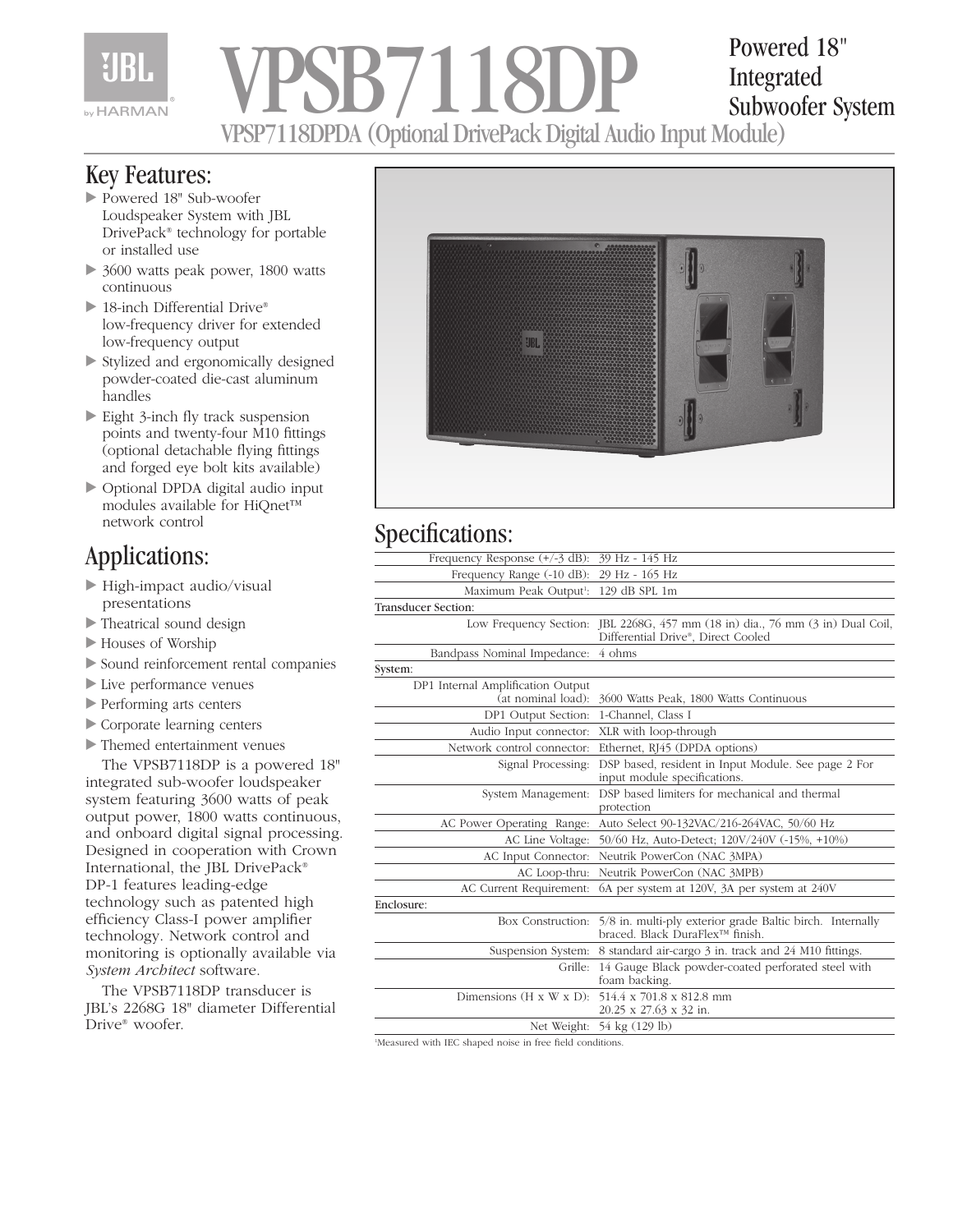## - VPSA7118DP Powered 18" Integrated Subwoofer System

JBL DrivePack® enclosures are equipped with a modular input bay that accepts either DPDA or DPIP input modules. Speaker-dependent processing such as crossover filtering and component equalization, time alignment and protection are not user-configurable. Options are available for connectivity, audio signal path and control functionality.

#### DPIP (Non-networked dbx Input Module with basic functionality)

The standard DPIP input module features analog audio inputs and sophisticated onboard digital signal processing technology. Precision bandpass filtering, limiting, time alignment, component equalization and automatic self-test functions ensure optimized performance. Rear panel controls include a 32-position detented rotary attenuator calibrated in 0.5 dB steps, providing a 16 dB range of control. The "Enable Subwoofer Filter" button is a momentary-contact switch that enables or disables an 80 Hz filter. For subwoofer systems, the low-pass frequency is set to 80 Hz when selected or 100 Hz when deselected. For full-range systems, the high-pass frequency is raised to 80 Hz when the "Enable Subwoofer Filter" button is selected.





#### DPDA (Optional HiQnet Network Input Module with AES Digital Audio)

The DPDA module adds AES/EBU digital audio input capability with analog audio backup, BSS Omnidrive HD digital signal processing and LevelMax multi-stage limiting. Its 100 Mb Ethernet networking (with daisy-chain capability), allows for Remote Control and Monitoring via HiQnet System Architect™ software. A rotary mechanical encoder allows for array identification and box positioning.

Available monitoring functions include: audio input type, AES lock, input signal level, clip and gain reduction; ready / temp status; individual channel load status, signal level, clip and gain reduction; event logging and user alert messaging. Available remote control functions include: input type (analog or AES), input connector (XLR or Ethercon), input level, input polarity and mute; input compressor attack/release, ratio and makeup gain; individual channel gain and mute. Twenty, type-selectable input filters (10 System and 10 Guest filters) are available for system equalization along with user-adjustable input delay of up to 2 seconds and sub filter access (user-adjustable low pass filter for subwoofer systems; high pass filter for full-range systems). Signal generator functions (sine wave, swept tone, pink or white noise) are available to facilitate system testing and up to fifty presets can be stored internally. In addition, Master Control Panels and Master Monitor Panels allow for convenient grouping of control and monitoring functions for multiple DPDA equipped DrivePack enclosures, providing a powerful control/monitoring interface for large format line array or subwoofer systems. See JBL DPDA specification sheet for more information on DPDA input modules.<br> **GHiQnet**\*

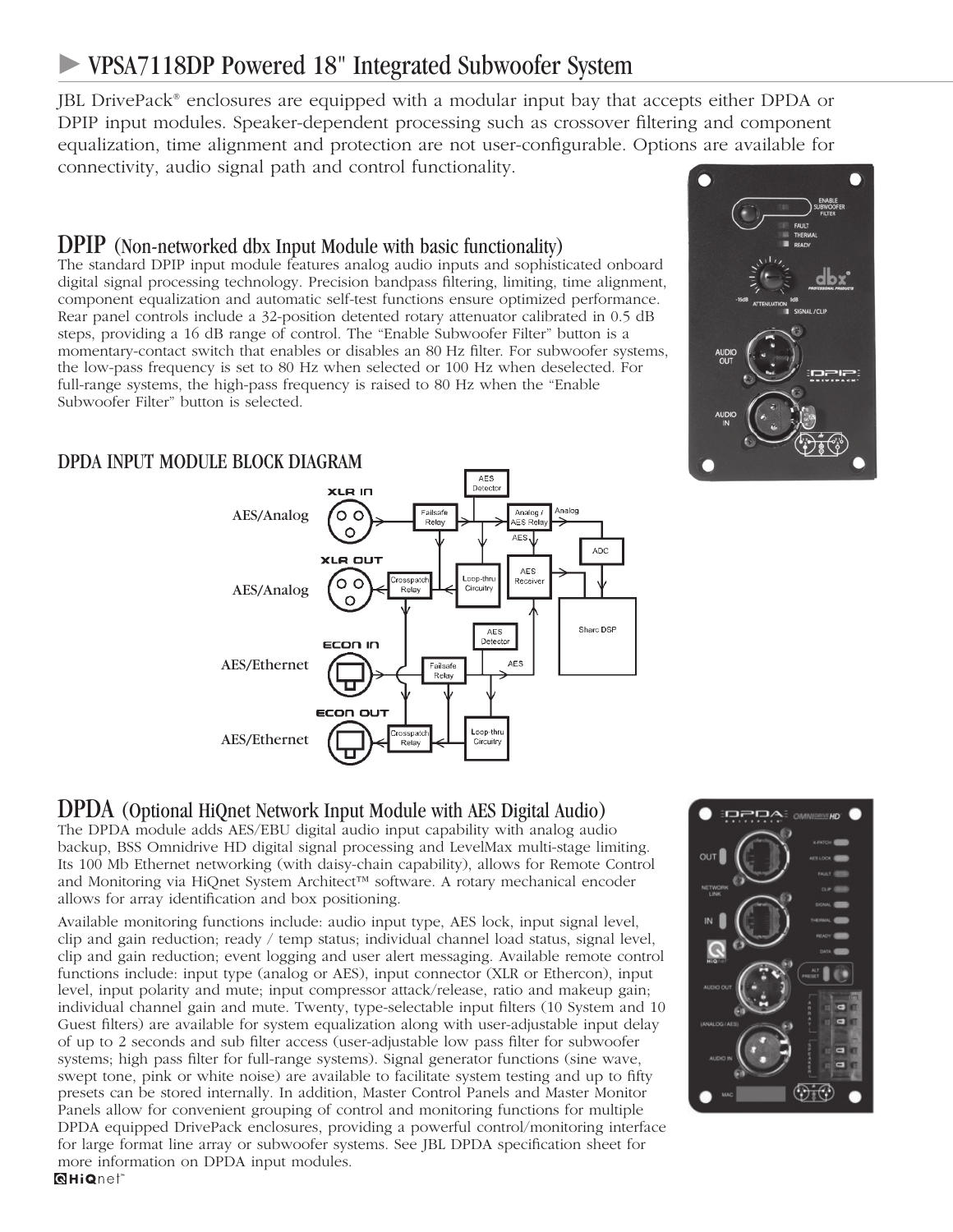### **INPUT MODULE CHARACTERISTICS AND OPTIONS**

#### **Features**

| Description                     | <b>DPDA</b>                   |
|---------------------------------|-------------------------------|
|                                 | (DrivePack Digital Audio)     |
| HiQNet Compliant                | Yes                           |
| Network Communication           | 100MB Ethernet                |
| Internal Switch                 | Embedded 2 port switch        |
| Network Connections             | Ethercon/RJ-45, CAT5/6        |
| Supported Audio format          | AES3 Digital, Analog balanced |
| Level Controls                  | Network Controllable          |
| Remote Load Monitoring          | <b>Yes</b>                    |
| User Accessible Delays          | Yes                           |
| Noise Generator                 | Pink, White, Sine             |
| Sine Wave Generator             | Continuous, Burst             |
| Error Reporting                 | Yes, via software             |
| Digital Speaker Setting Presets | 50, user assignable           |
| Polarity Reverse                | Yes, via software             |
| Firmware upgrades via network   | Yes                           |
| Mute                            | Remote via Network            |

#### **Specifications**

| Analog Audio Input Connectors   | XLR, Female                                                                  |
|---------------------------------|------------------------------------------------------------------------------|
| Input Type                      | Electronically Balanced, RF Filtered                                         |
| Signal Loop-through             | XLR, male, passive pass-through                                              |
| Input Impedance                 | 20k Ohms Balanced                                                            |
| AES/EBU Audio Input Connectors  | XLR, female & Ethercon/RJ45 for CAT5 UTP Structured Wiring                   |
| Input Type                      | Digitally Balanced                                                           |
| Signal Loop-through             | XLR, Male, 110 ohm, buffered Ethercon/RJ45 (labeled as output)               |
| Input Impedance                 | 110 ohms, balanced                                                           |
| Sampling Frequency              | Auto sensing, 48 KHz, 96 Khz.                                                |
| Polarity                        | (+) voltage on XLR pin 2 yields (+) LF pressure                              |
| Max Analog Input Level          | +26 dBu RMS / +29 dBu Peak                                                   |
| Max AES/EBU digital Input Level | $10 \text{ V}$ pk-pk                                                         |
| Frequency Response              | $20$ Hz $ 20k$ Hz $\pm$ 0.5 dB                                               |
| <b>DSP</b> Processing           | 24 Bit conversion, 32 bit FPP                                                |
|                                 | BSS Omnidrive HD with FIR filters, LevelMax Limiting                         |
| Latency                         | Analog<br>675us                                                              |
|                                 | AES 48kHz 1.92ms                                                             |
|                                 | AES 96kHz 1.75ms                                                             |
| Dynamic Range (20-20 KHz)       | $> 103$ dB (A Weighted)                                                      |
| THD+N (20-20 KHz), rated power  | $< 0.05\%$                                                                   |
| User Programmable Signal Delay  | $> 2$ seconds                                                                |
| Input Module Controls           | Enable ALT Preset – Mechanical Encoder for array ID and box position         |
| Rear Panel Indicators           | Cross-patch, AES Lock, Fault, Clip, Signal, Thermal, Ready, Data, Alt Preset |
|                                 | Select, Network link: In/Out                                                 |
|                                 |                                                                              |

#### **JBL DrivePack® Software Device Panel**

With HiQnet-compatible input modules installed, JBL DrivePack systems can be remotely controlled and monitored using HiQnet System Architect™ software. A Windows-based application, it provides an intuitive, unified platform for system configuration and operation of JBL DrivePack-equipped systems, and other HiQnet compliant audio devices in the signal chain.

HiQnet System Architect enables the unified layout of onscreen product control surfaces, and simple preset configuration of an entire system made up of HiQnetcompliant products across multiple brands and product classes. Advanced remote control and diagnostic capabilities, custom control panel creation, unified event logging and error reporting for the entire system, and the recall of presets on all connected HiQnet devices are included. In addition, the application enables a user to copy / paste like parameter values from, and to, multiple products across the HiQnet network. Use with current version of HiQnet System Architect network configuration and control software, available for download at www.harmanpro.com.